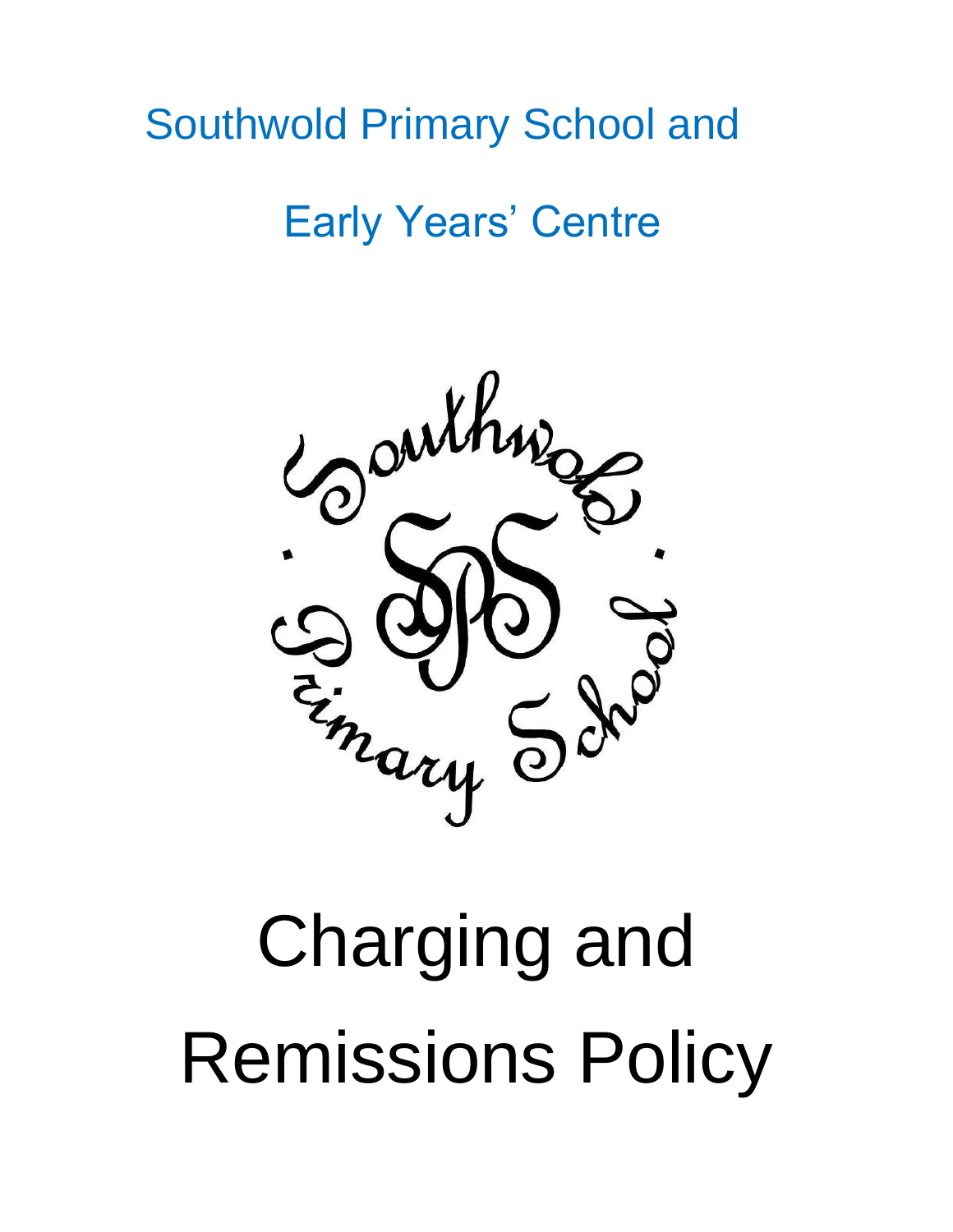Southwold Primary School Charging and Remissions policy for School Activities

Charging and Remissions Policy for School Activities (Primary Schools)

### General Principles

The School Governing Body like the Education Committee is committed to the general principle of free education. In determining the charging and remissions policies which are set out in this document the Governors have been mindful of the policy statement produced by the Nottingham City Education Committee and have also taken account of the Committee's Entitlement Curriculum.

The Governing body recognises the valuable contribution that a wide range of activities, including school visits, residential experiences and clubs, can make towards all aspects of pupils' education. The Governing Body would accordingly wish to promote and provide as far as possible such activities as part of a broad and balanced curriculum for the benefit of pupils of the school.

## **Charges**

The Governing Body reserves the right to make a charge for the following activities which may from time to time be organised by the school.

Residential Activities held during school hours: charges may be made for the board and lodging element of those residential activities which take place during school hours. Parents will be notified in advance of any such activities which the school proposes to organise and the estimated cost. Parental consent will be obtained for their children's participation in any such activities for which a charge may be made.

Any charge for a particular activity will be calculated by reference to the actual cost of providing the board and lodging for each pupil; no other costs will be covered by the charge. Any remission arrangements for such activities will be at the discretion of the Governing Body EXCEPT in the circumstances described below.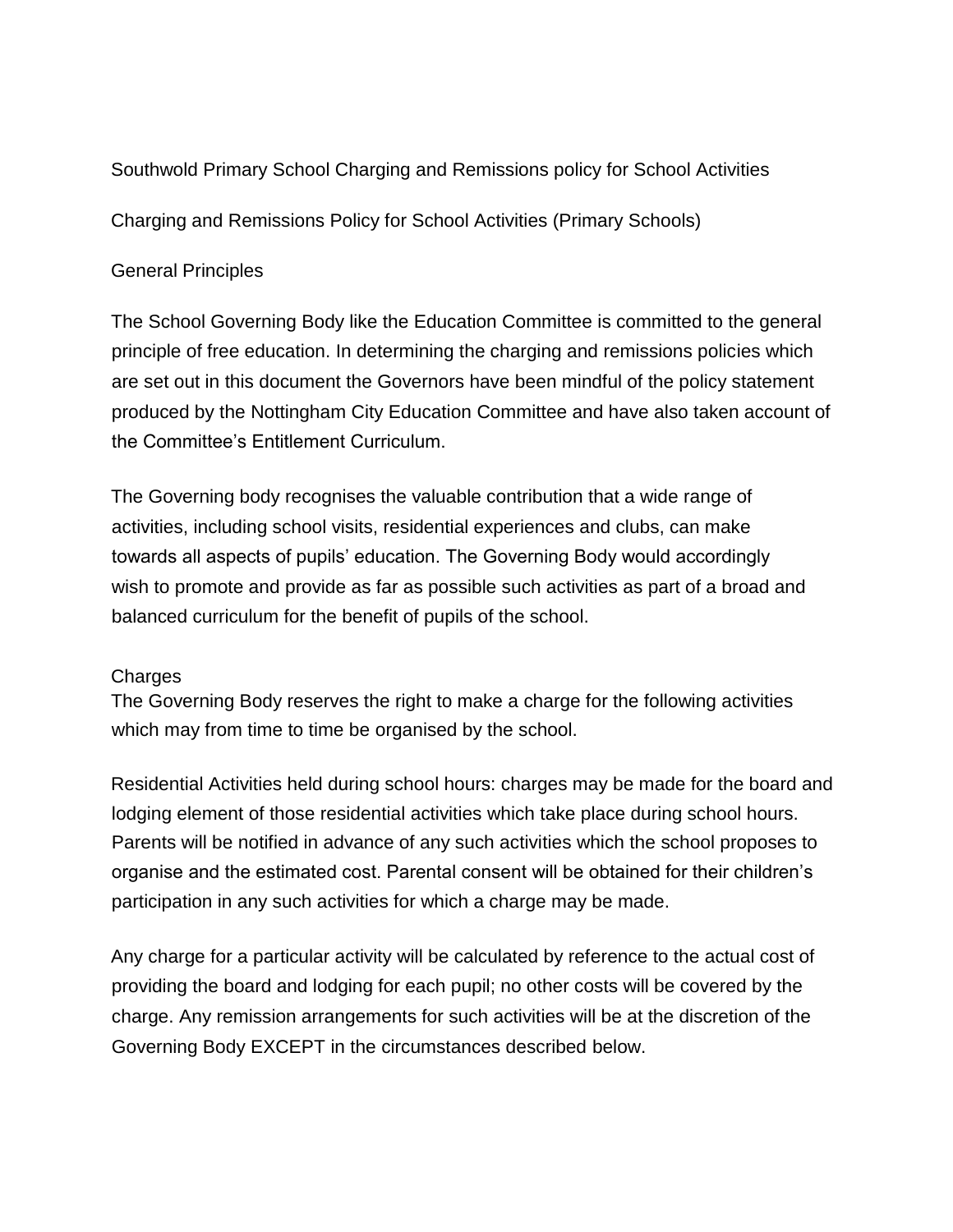Activities held outside school hours: the school will endeavour to provide a range of such activities from time to time. These will sometimes include day and residential experiences, and are known generally as 'optional extras'. Charges may be made for these activities EXCEPT where they are provided to fulfil any requirements specified in the syllabus of a prescribed public examination or are required in order to fulfil statutory duties relating to the National Curriculum or to religious education in which case they are not regarded as optional extras as such and charges cannot be made. (Board and lodging charges may still however be made for any residential activities subject to the remission arrangements described below.)

Parents will be notified in advance of any 'optional extras' which the school proposes to organise and the estimated cost. Parental consent will be obtained if their children are to participate in any activities for which a charge may be made.

Any charge for a particular activity will be dependent upon the type of activity and its cost and the number of participants. This charge will not exceed the actual cost of providing the activity, divided equally by the number of pupils willing to participate. The cost of other pupils participating in the visit will not be included in the charge. The charge may however include an appropriate element for such things as:

- (i) the pupil's travel costs;
- (ii) the pupil's board and lodging costs;
- ( iii) the materials, books, instruments and other equipment;
- ( iv) non-teaching staff costs;
- ( v) entrance fees to museums, castles, theatres etc;
- ( vi) insurance costs;
- ( vii) the expenses only of participating teachers engaged on a separate
- ( viii) contract for services (ix) to

provide the 'optional extra'.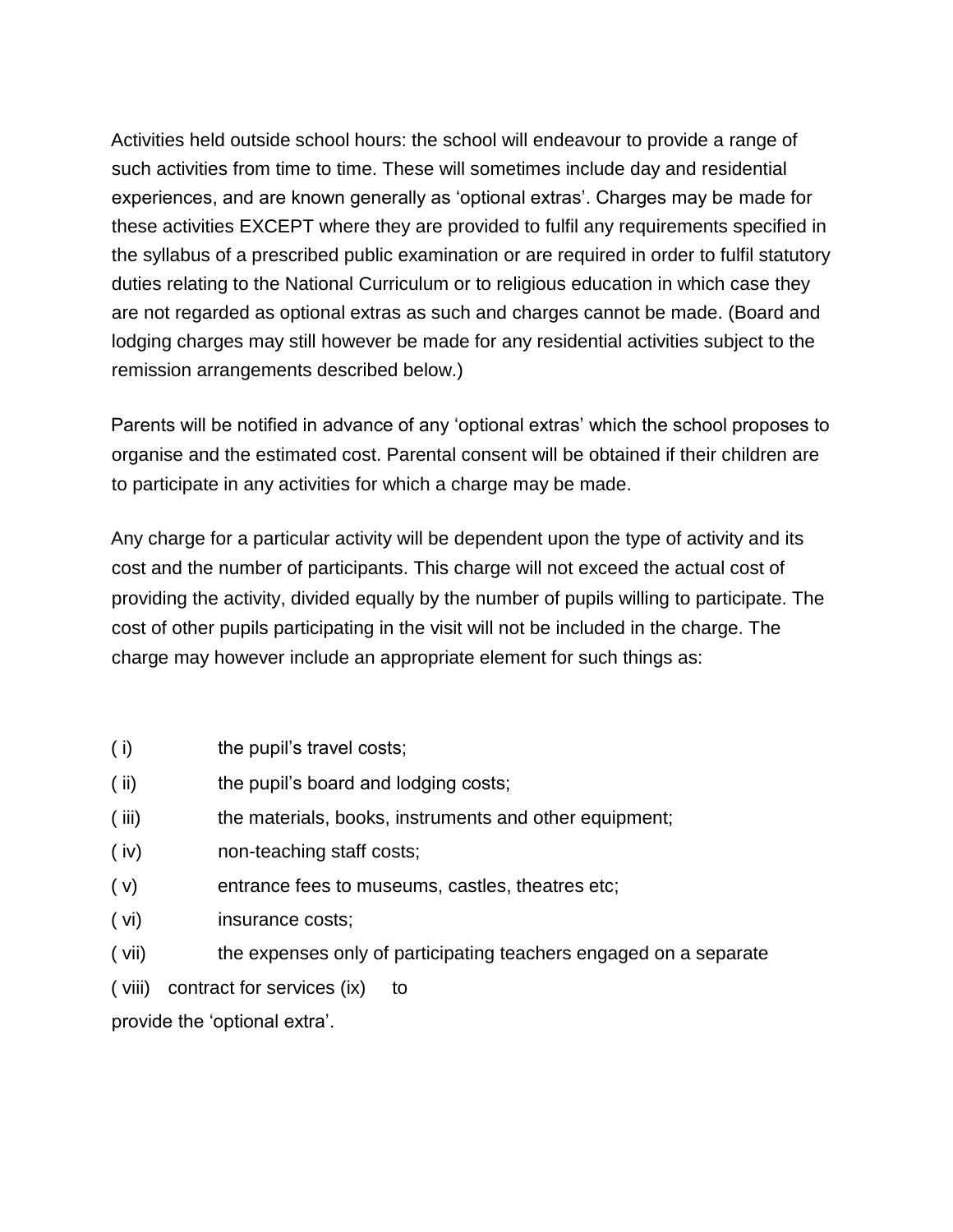Any remission arrangements for such activities will be at the discretion of the Governing Body, EXCEPT in the circumstances described below.

Materials and Ingredients: a charge will only be made for any materials and ingredients relating to activities taking place during school hours where parents have indicated in advance a wish to own the finished product, e.g. in home economics or CDT. Alternatively parents may, in these circumstances, be asked to

volunteer to provide the ingredients and materials prior to the activity taking place.

#### Remissions

Where the parents of a pupil are in receipt of Income Support, Family Credit, an income-based Jobseeker's Allowance or a Disability Working Allowance, the Governing Body will remit in full the cost of board and lodging for any residential activity the school organises for the pupil if the activity:

- (i) takes place within school hours, or
- (ii) forms part of the syllabus for a prescribed public examination or fulfils statutory duties relating to the National Curriculum or religious education, irrespective of whether the activity takes place within or outside school hours.

Any other remission arrangements for a particular activity or pupil will be entirely at the discretion of the School Governing Body. Any subsidy provided by the Governing Body will be met from the funds at its disposal.

#### Voluntary Contributions

Nothing in this policy statement precludes the School Governing Body from inviting parents to make voluntary contributions for the benefit of the school or in support of any school activity, whether during or outside school hours. Any contributions sought will be entirely voluntary and pupils will not be treated differently according to whether or not their parents make a contribution in response to any invitation.